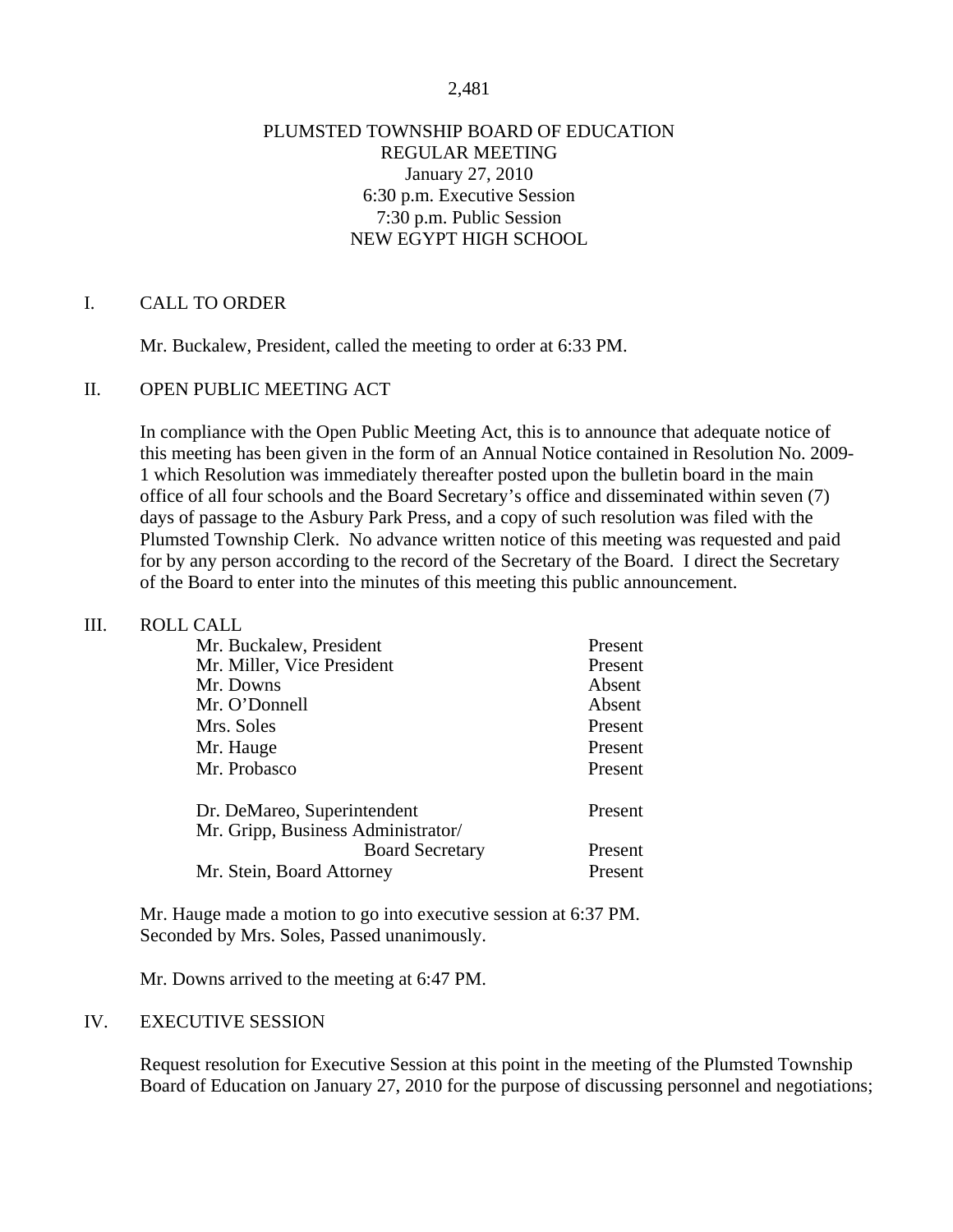WHEREAS, the Open Public Meeting Act (N.J.S.A. 10:4-6 to 21) permits bodies to discuss certain matters in closed sessions, and

WHEREAS, the Board of Education has a need to hold a meeting on Unwarranted Invasion of Individual Privacy issues; and

WHEREAS, pursuant to the Open Public Meeting Act (N.J.S.A. 10:4 – 6-21), such a meeting may be held in private;

NOW, THEREFORE, BE IT RESOLVED, that:

- 1. The Board shall meet in closed session on these matters; and
- 2. The matters to be discussed in private may be shared with the public at such other time as the Board may determine that there is no longer any requirement for confidentiality.

 Mr. Hauge made a motion to go out of executive session at 7:45 PM. Seconded by Mr. Probasco, Passed unanimously.

### V. ROLL CALL

| Mr. Buckalew, President            | Present |
|------------------------------------|---------|
| Mr. Miller, Vice President         | Present |
| Mr. Downs                          | Present |
| Mr. O'Donnell                      | Absent  |
| Mrs. Soles                         | Present |
| Mr. Hauge                          | Present |
| Mr. Probasco                       | Present |
| Dr. DeMareo, Superintendent        | Present |
| Mr. Gripp, Business Administrator/ |         |
| <b>Board Secretary</b>             | Present |
| Mr. Stein, Board Attorney          | Present |

### VI. FLAG SALUTE

### VII. APPROVAL OF AGENDA

Mrs. Soles made a motion to approve the regular meeting agenda for January 27, 2010. Seconded by Mr. Hauge

Roll Call

 Yes Mrs. Soles, Mr. Hauge, Mr. Probasco, Mr. Miller, Mr. Downs, Mr. Buckalew Absent Mr. O'Donnell

No None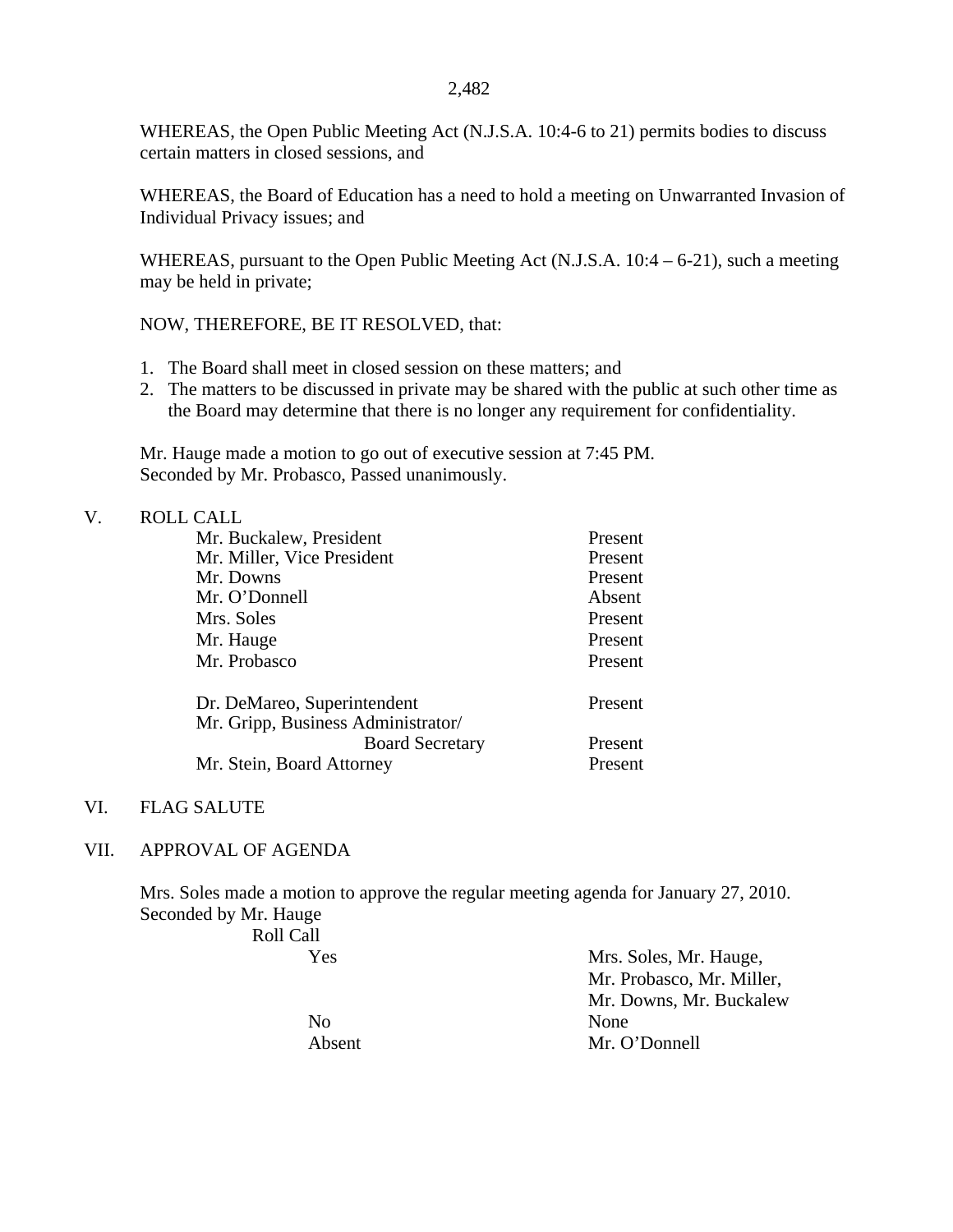#### VIII. APPROVAL OF MINUTES

Mr. Probasco made a motion to approve the following:

A. The minutes are presented for necessary correction and approval for the regular meeting on December 16, 2009.

Seconded by Mr. Miller Roll Call

 Yes Mr. Probasco, Mr. Miller, Mr. Hauge, Mrs. Soles, Mr. Downs, Mr. Buckalew No None Absent Mr. O'Donnell

### IX. DISTRICT HIGHLIGHTS

A. Board Meeting dates:

The remaining Board of Education meetings will be held:

February 10, 2010 February 24, 2010

March 17, 2010 March 25, 2010 (Thursday) Public Hearing on Budget April 28, 2010 (Reorganization Meeting starts at 7:30 p.m.)

### X. SUPERINTENDENT'S COMMENTS

Dr. DeMareo commented on the following:

Currently, the last day of school for students is June 24, 2010, due to two snow days already used.

If we have one more snow day, the last day of school for students will be June  $25<sup>th</sup>$ , and the last day for teachers will be June  $28<sup>th</sup>$ .

If we have two snow days, our next make-up day will be Monday, April  $5<sup>th</sup>$ .

If we have three snow days, our next make up day will be Monday, March  $29<sup>th</sup>$  (first day of spring break) and we would continue each day thereafter if we have to use more days.

Dr. DeMareo stated the Board will be approving the 2010-2011 school calendar.

Dr. DeMareo stated the students will begin their first day of school on September  $7<sup>th</sup>$ .

Dr. DeMareo stated the high school final exams have been moved to February 5 and 8 due to the two snow days. Therefore, February  $5 \& 8$  will be half days for high school students.

Dr. DeMareo stated the middle school, elementary school and primary school will have a full day on February 4 & a half day on February 5.

Dr. DeMareo gave an update on the Curriculum and Communication committees.

Mr. Gripp gave an update on the Technology and Budget committees.

Mr. Gripp stated April  $20<sup>th</sup>$  is the school election and budget vote.

Mr. Hauge gave an update on the Finance committee.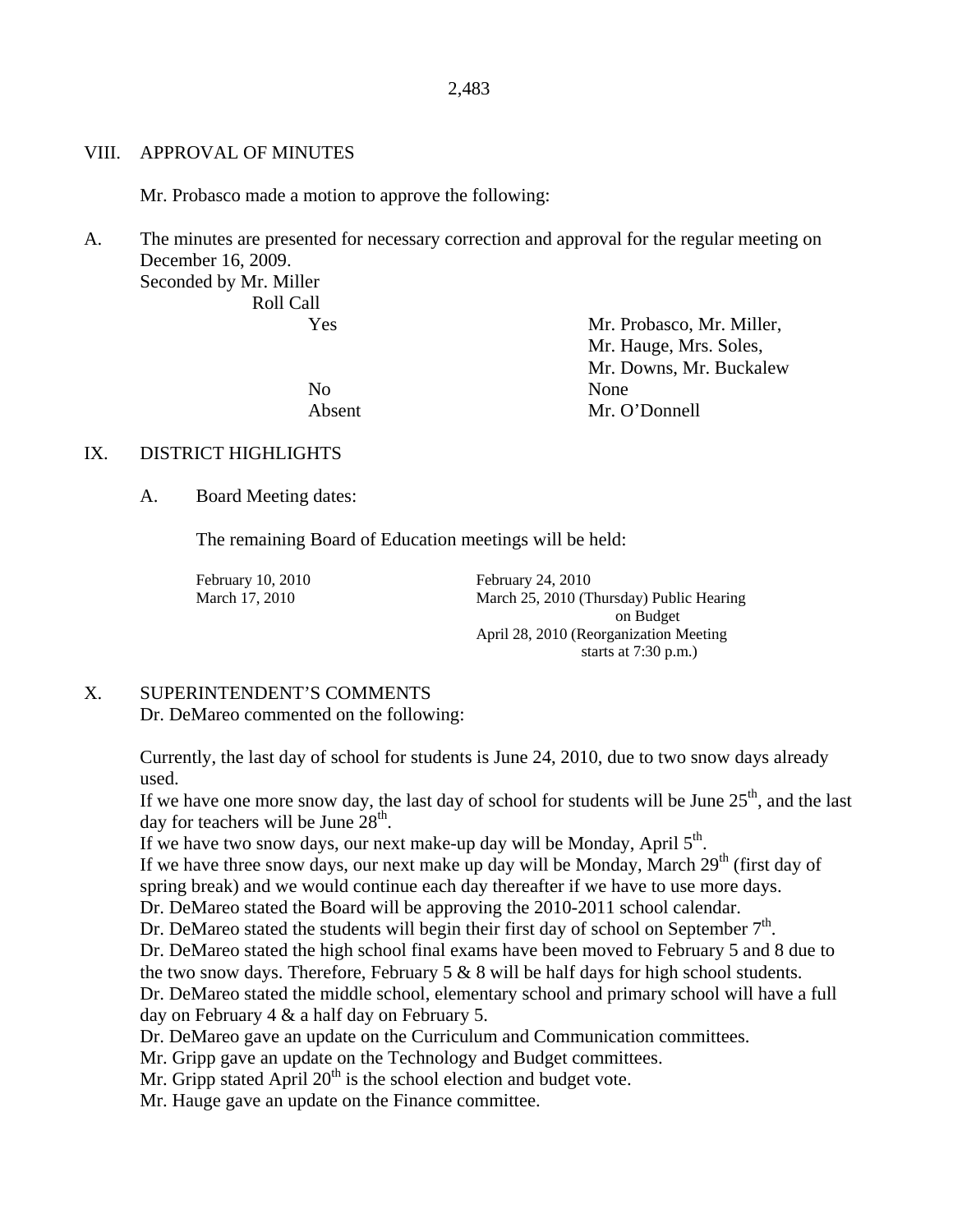# XI. STUDENT REPRESENTATIVE COMMENTS

Caitlin Francis, student representative, commented on the following:

Primary School

- $\bullet$  January  $7<sup>th</sup>$  The Crabgrass Puppet Theatre presented Anansi, Spiderman of Africa.
- During the month of January, Miss Smith has been teaching lessons on RESPECT for Kindergarten and lessons on FEELINGS for 1<sup>st</sup> Grade.
- January  $14<sup>th</sup>$  Mrs. Williams hosted a 1<sup>st</sup> Grade family night entitled Leonardo da Vinci Night.
- January  $28<sup>th</sup>$  Kindergarten students and their parents enjoyed a special Leonardo da Vinci Night.
- January  $14<sup>th</sup>$  Mrs. Brown facilitated a parenting program entitled Keeping Peace at Home for Elementary School parents.
- January  $21^{st}$  Mrs. Brown facilitated a parenting program entitled Keeping Peace at Home for Primary School parents.
- January  $27<sup>th</sup>$  Kindergarten classes concluded their unit on penguins with an assembly and were visited by a real live penguin from Jenkinson's Aquarium.
- January  $29<sup>th</sup> Mrs. Brown's enrichment class will host a Native American Museum$ showcase for parents.
- February  $8^{th}$ -11<sup>th</sup> Scholastic Book Fair
- February  $17<sup>th</sup>$  Students will celebrate their  $100<sup>th</sup>$  day of school.
- February  $24^{th}$  Growing Smiles will visit the Primary School to discuss proper dental care.

# Elementary School

- January  $6<sup>th</sup>$  Puppet Show for all grade levels.
- Play rehearsals have begun for the school play to be held in April.
- February  $11^{th}$  Assembly programs to highlight great American leaders.
- The elementary school will be collecting donations for the earthquake victims in Haiti.
- Special recognition to the following students for selling home made chocolate lollipops and raised \$553.00, which was donated to Catholic Charities for the Haitian Relief Fund: Joe & Gabby Guzzardo, Daniel & Patrick DiPasquale, James & Madeleine Sonday, Ryan & Connor Devine, Brady & Reilly Mannion and Kyle Prouty.
- Plans are underway for a staff volleyball game between the elementary school and primary school in March.

# Middle School

- Students of the month:  $6<sup>th</sup>$  grade, Matthew Lombardo;  $7<sup>th</sup>$  grade, Devin North; and  $8<sup>th</sup>$ grade, Jackalyn Beckett
- January  $23<sup>rd</sup>$  Heroes and Kool Kids program
- January  $25^{th} 29^{th} -$  Scholastic Book Fair
- February  $19^{th}$  Valentine's Day dance
- Students are raising money for International Rescue committee which has teams on the grounds for Haiti.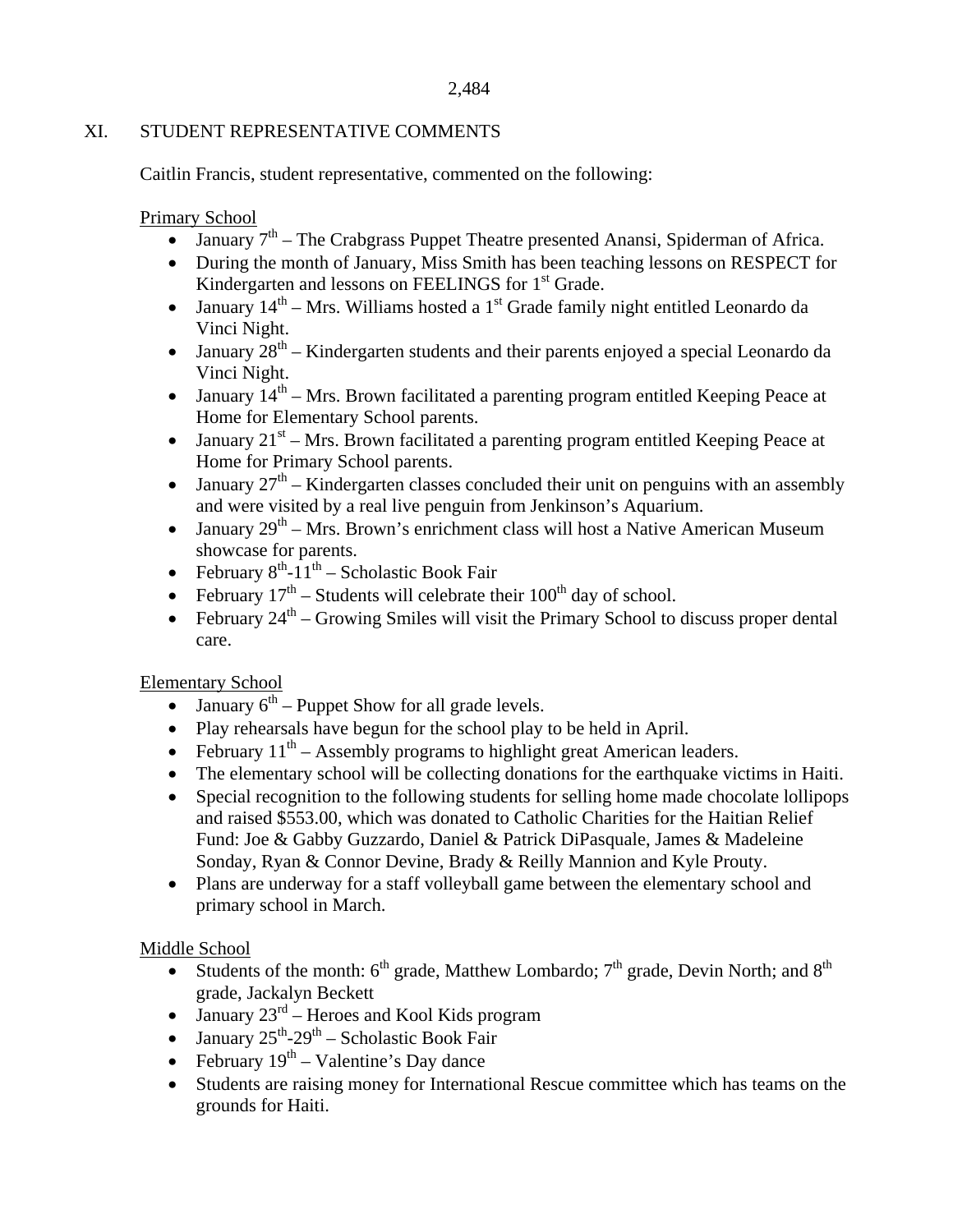High School

- Nine students in the Future Business Leaders of America Club placed at this years FBLA regional competition held at Mercer County Community College.
- February  $5^{th}$  &  $8^{th}$  High School exams (1/2 day)
- February  $8<sup>th</sup>$  College admission testing "What You Need to Know" at 7:00 p.m.
- February  $15^{th}$  Schools Closed (President's Day)
- February  $17<sup>th</sup>$  Back to School Night
- Warrior Girls and Boys Basketball teams
- Warrior Wrestling team
- February  $14<sup>th</sup>$  Prime Time Shootout
- XII. PUBLIC COMMENT ON AGENDA ITEMS none
- XIII. PRESENTATIONS/AWARDS
- A. Differentiated Instruction in the Primary and Elementary classrooms.
- XIV. CORRESPONDENCE
- XV. SUPERINTENDENT'S AGENDA
- A. Finance Motions

Mr. Hauge made a motion to approve the following:

- 1. Recommend approval of all bills and claims for January, which have been examined by the Finance Committee prior to this meeting and are presented for approval.
- 2. Recommend approval of all bills and claims for December, which required hand written checks after the December bills and claims list was approved, which have been examined by the Finance Committee and are presented for approval.
- 3. Recommend approval of all bills and claims for January, which required hand written check prior to the January bills and claims list being approved, which have been examined by the Finance Committee and are presented for approval.
- 4. Recommend ratification of the transferring of funds as attached.
- 5. Recommend approval of the Board Secretary's Report for the period ending December 31, 2009 and the Treasurer of School Monies Report for the period ending December 31, 2009.
- 6. Recommend approval that Pursuant to N.J.A.C.  $6A:23 2.12(c)3$ , the Business Administrator/Board Secretary, certifies that as of December 31, 2009, no budgetary line item account has obligations and payments (contracted orders) which in total exceed the amount appropriated by the District Board of Education pursuant to N.J.S.A. 18A:22-8, that the District financial accounts have been reconciled and are in balance.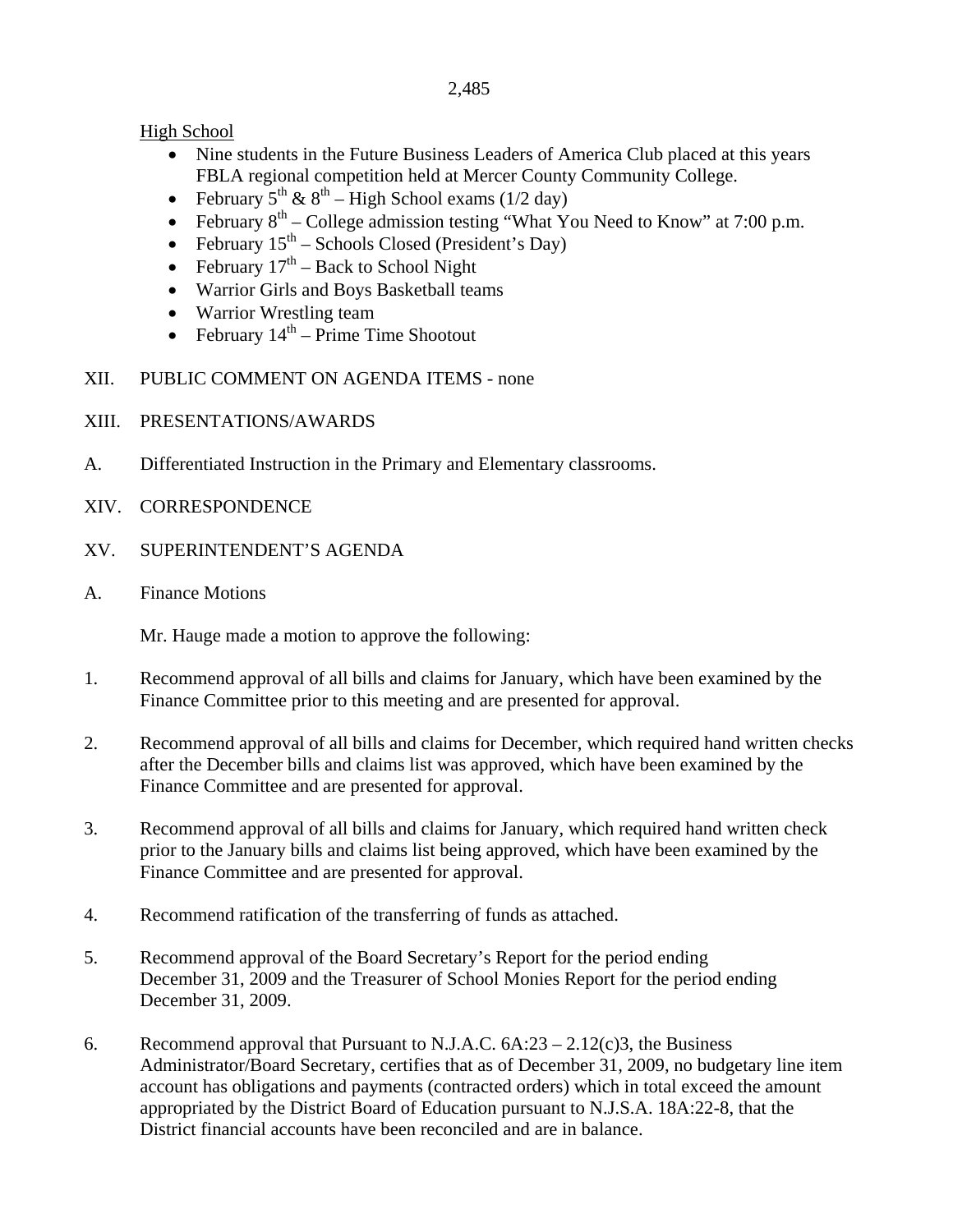- 7. Recommend approval that the Plumsted Township Board of Education, pursuant to N.J.A.C. 6A:23-2.12(c)4 certifies that as of December 31, 2009, after review of the Secretary's monthly financial report (appropriations section) and upon consultation with the Business Administrator/Board Secretary and other appropriate district officials, that to the best of their knowledge no major account or fund has been over expended in violation of N.J.A.C. 6A:23- 2.12(c)4 I-VI and that sufficient funds are available to meet the district's financial obligations for the remainder of the fiscal year.
- 8. Recommended approval of a contract with the Lacey Township Board of Education for one student to attend the 2009 – 2010 school year at a total cost of \$1,218.98.
- 9. Recommend approval of a contract with Professional Education Services, Inc. to provide home instruction for one student for the 2009-2010 school year at a total cost of \$3,200.00.
- 10. Recommend approval of a contract with the Commission for the Blind to provide services at Level I for the 2009-2010 school year at a total cost of \$1,600.00.
- 11. Recommend approval of a contract between the Plumsted Township Board of Education and Taylor Publishing to publish the Dr. Gerald H. Woehr Elementary School yearbook for the 2009-2010 school year.
- 12. Recommend approval to accept the 2010 Target Field Trip Grant in the amount of \$800.00.

13. Recommend approval for the Business Administrator/Board Secretary to develop and advertise Request for Proposal specifications for Insurance Brokerage Services Property and Casualty for the 2010/2011 school year. Seconded by Mr. Downs Discussion: Mr. Probasco questioned agenda A.8 and the per diem. Mr. Gripp stated this is prorated.

| Mr. Hauge, Mr. Downs,     |
|---------------------------|
| Mr. Probasco, Mrs. Soles, |
| Mr. Miller, Mr. Buckalew  |
| None                      |
| Mr. O'Donnell             |
|                           |

B. Personnel Motions

Mrs. Soles made a motion to approve the following:

1. Recommend approval of the following substitute teacher/paraprofessional for the remainder of the 2009/2010 school year at the rate of \$80.00/\$60.00 per day respectively, pending successful completion of the application process established by the Superintendent of Schools and criminal history clearance is obtained through the State of New Jersey in accordance with law:

Lisa Mooney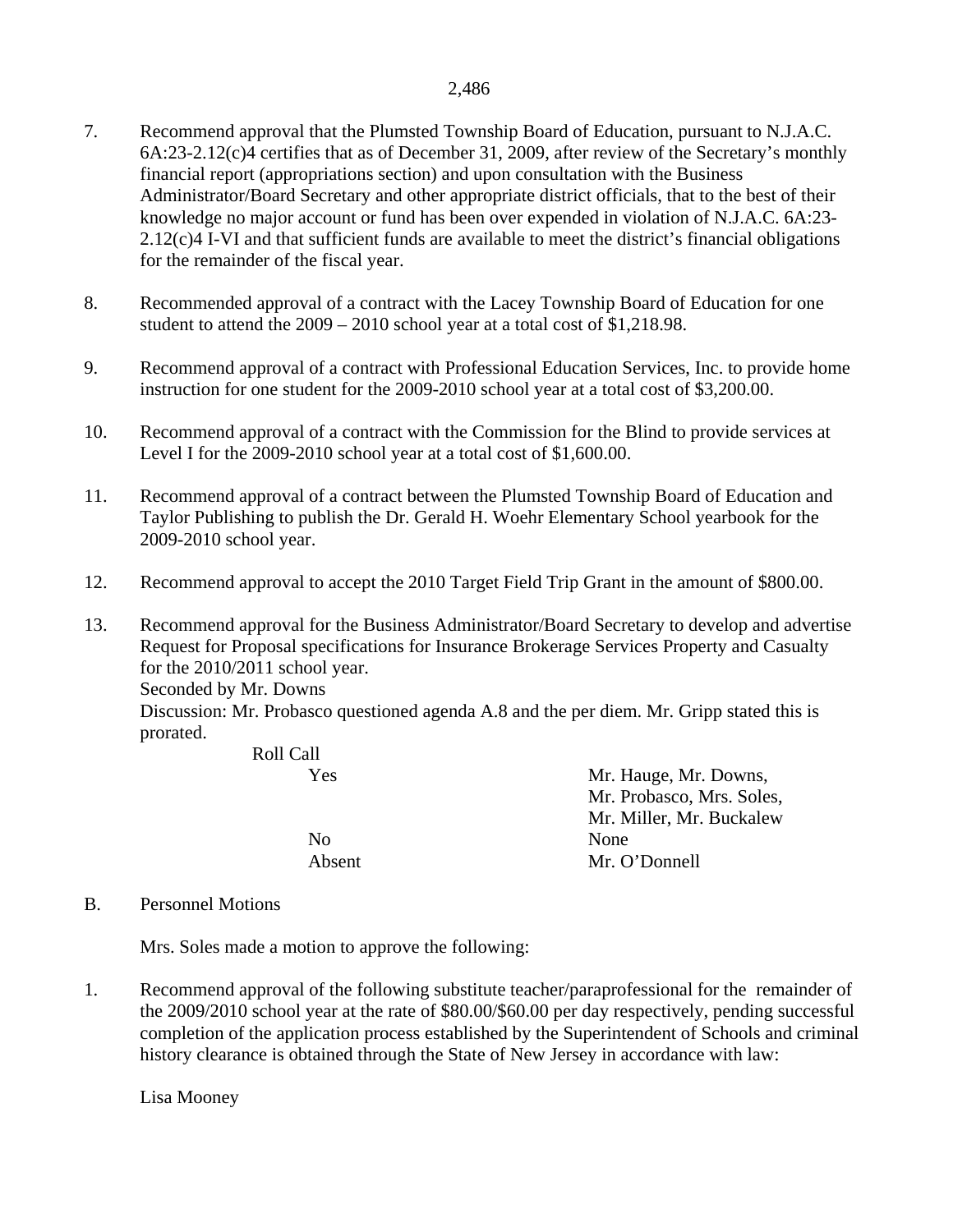2. Recommend approval of the following substitute secretary/clerk for the remainder of the 2009- 2010 school year school at the rate of \$75.00/\$60.00 per day respectively, pending successful completion of the application process established by the Superintendent of Schools and criminal history clearance is obtained through the State of New Jersey in accordance with law:

## Judith Broehl

- 3. Recommend approval of a tuition reimbursement for Christine Marsh to take a spring course at Kean University entitled "Advanced Seminar in Counselor Education II" for 3 credits and be reimbursed at a per credit amount of \$225.00 per credit pending receipt of a grade of "B" or better, proof of payment and the availability of funds.
- 4. Recommend approval of a tuition reimbursement for Christine Marsh to take a spring course at Kean University entitled "Internship in Counseling I" for 3 credits and be reimbursed at a per credit amount of \$225.00 per credit pending receipt of a grade of "B" or better, proof of payment and the availability of funds.
- 5. Recommend approval of a tuition reimbursement for Susie Skowronski to take a spring course at The College of NJ entitled "Supervised Practicum and Seminar K-12" for 3 credits and be reimbursed at a per credit amount of \$225.00 per credit pending receipt of a grade of "B" or better, proof of payment and the availability of funds.
- 6. Recommend approval of a tuition reimbursement for Susie Skowronski to take a spring course at The College of NJ entitled "Advanced Study in the Teaching of Reading II" for 3 credits and be reimbursed at a per credit amount of \$225.00 per credit pending receipt of a grade of "B" or better, proof of payment and the availability of funds.
- 7. Recommend approval of a tuition reimbursement for Linda Leutwyler to take a spring course at Rider University entitled "Condensed Practicum" for 3 credits and be reimbursed at a per credit amount of \$225.00 per credit pending receipt of a grade of "B" or better, proof of payment and the availability of funds.
- 8. Recommend approval of the following salary adjustments effective February 1, 2010 pending receipt of official transcripts:
	- a. Susie Skowronski from BA Step 2 (\$47,836.00) to BA+15 Step 2 (\$48,336.00)
	- b. Katharine Nicholson from BA Step 2 (\$47,836.00) to BA+15 Step 2 (\$48,336.00)
- 9. Recommend acceptance of the following resignations, with regrets, effective immediately:

 Geraldine Pawliski - NEED Counselor Sue Villipart - Primary School Lunchroom/Playground Monitor

10. Recommend approval of the following NJFLA/FMLA leave of absence for Wendi Weber-Sheridan, elementary school teacher from on or about April 26, 2010 - June 23, 2010 and from September 2, 2010 - November 30, 2010 utilizing 20 days accumulated sick time.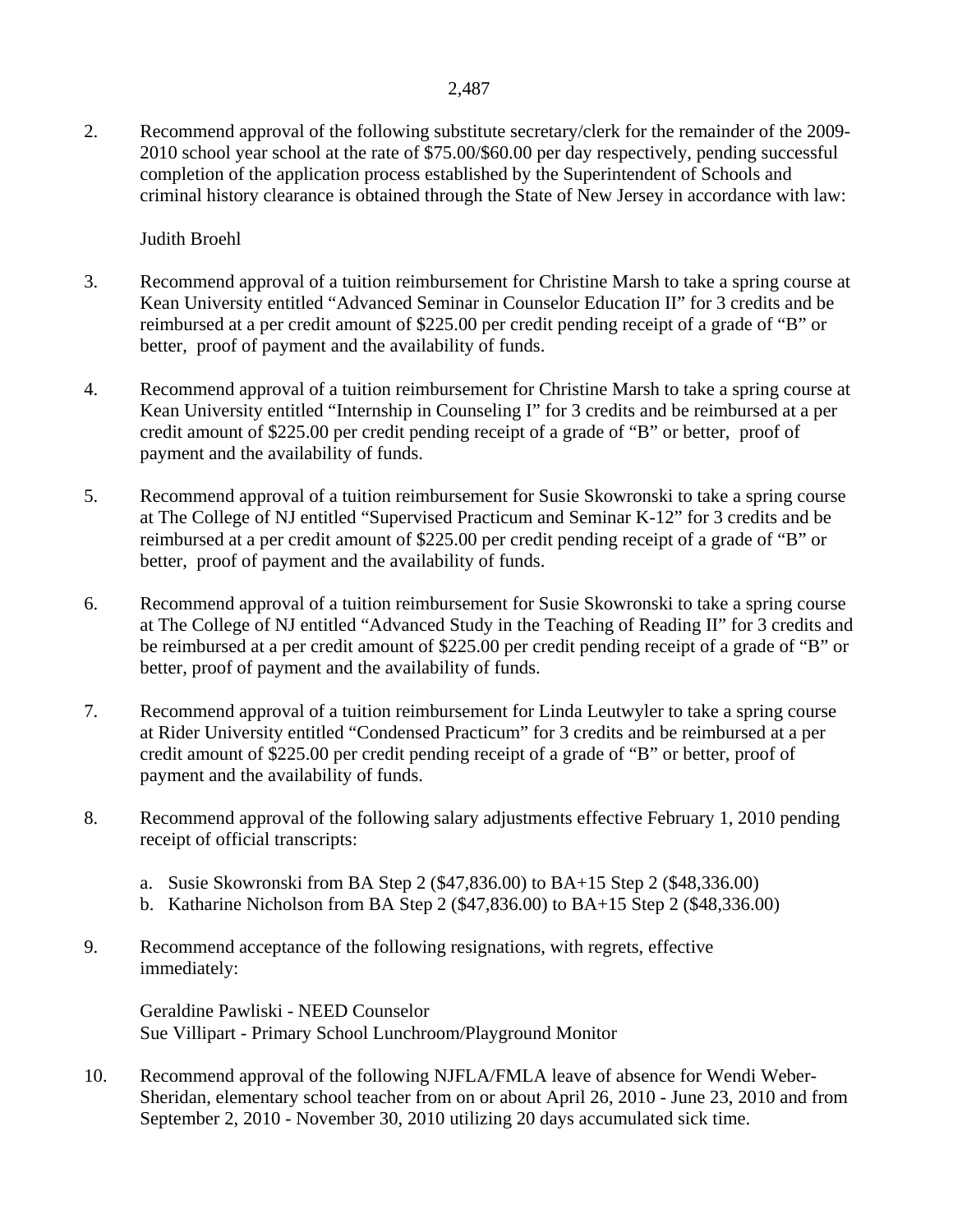- 11. Recommend approval of Joy Kubilewicz as a full time high school guidance counselor to fill a leave of absence for Katina George, high school guidance counselor effective on or about February 8, 2010 through on or about May 3, 2010.
- 12. Recommend approval of an extension of a leave of absence for Rebecca Webb,  $5<sup>th</sup>$  grade teacher at the elementary school from February 8, 2010 - April 16, 2010.
- 13. Recommend approval of an extension of a contract for Kelly Mack to fulfill a leave of absence as a  $5<sup>th</sup>$  grade elementary school teacher from February 8, 2010 - April 16, 2010.
- 14. Recommend approval for the following spring community education classes:

| <b>Mens Basketball</b>                     | Robert Kudrick         | No cost                                                                        |
|--------------------------------------------|------------------------|--------------------------------------------------------------------------------|
| Dance Lessons                              | Sylvia Solotoff        |                                                                                |
|                                            | Dance time Productions | \$45.00 per person                                                             |
| Remember What                              |                        |                                                                                |
| You Study                                  | <b>Stephen Hawley</b>  | \$35.00 per person                                                             |
| Seconded by Mr. Miller<br><b>Roll Call</b> | Yes                    | Mrs. Soles, Mr. Miller,<br>Mr. Hauge, Mr. Probasco,<br>Mr. Downs, Mr. Buckalew |
|                                            | N <sub>0</sub>         | None                                                                           |
|                                            | Absent                 | Mr. O'Donnell                                                                  |
|                                            |                        |                                                                                |

Mr. Downs made a motion to table the following:

15. Recommend approval of the following curriculum writers and to be paid at the instructional rate of \$40.00 per hour:

|                | <b>Social Studies</b> | <b>Hours</b> |                            | <b>Science</b>        | <b>Hours</b> |
|----------------|-----------------------|--------------|----------------------------|-----------------------|--------------|
| 1st Grade      | <b>Bonnie Vogel</b>   | 12           | 1st Grade                  | Sara Carey            | 12           |
| 3rd Grade      | Jamie Leto            | 12           | 3rd Grade                  | Lisa Rajeski          | 12           |
| 4th Grade      | Janet Popyk           | 12           | 4th Grade                  | <b>Michael Deus</b>   | 12           |
| 5th Grade      | Jeff Pierro           | 12           | 5th Grade                  | Patti Garces          | 12           |
| 6th Grade      | Matt Kukoda           | 12           | 6th Grade                  | Stephanie Seeds 12    |              |
| 7th Grade      | Mark Dyba             | 12           | 7th Grade                  |                       | 12           |
| 8th Grade      | Luke Sinkhorn         | 12           | 8th Grade                  | <b>Alison Schauer</b> | 12           |
| <b>Biology</b> | Gabrielle Haspel      | 12           | US I                       | Tom Corby             | 12           |
| Environmental  | Gabrielle Haspel      | 12           | Military History Tom Corby |                       | 12           |
| Science        |                       |              |                            |                       |              |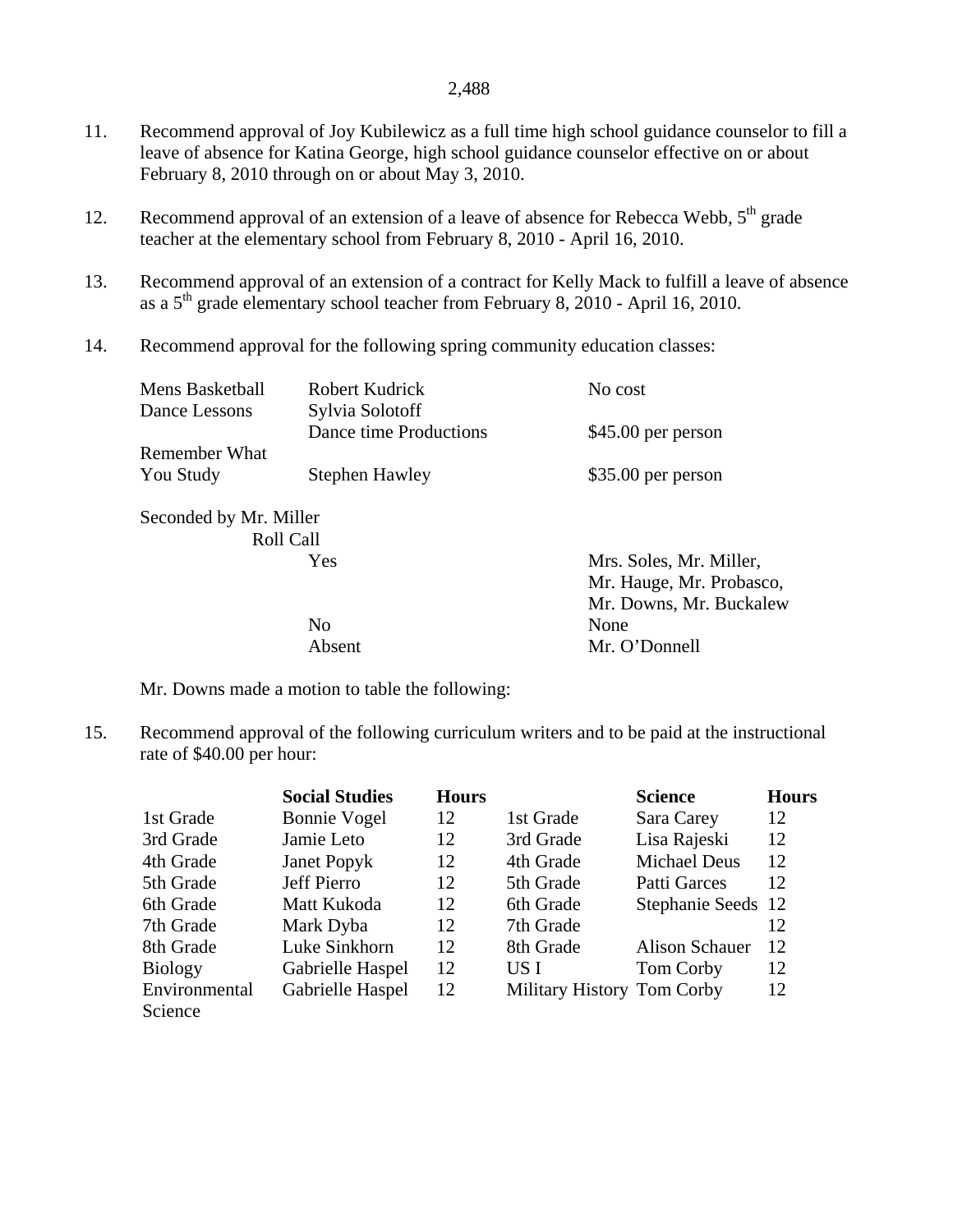| Seconded by Mr. Probasco |                          |
|--------------------------|--------------------------|
| Roll Call                |                          |
| Yes                      | Mr. Downs, Mr. Probasco, |
|                          | Mr. Hauge, Mrs. Soles,   |
|                          | Mr. Miller, Mr. Buckalew |
| No                       | None                     |
| Absent                   | Mr. O'Donnell            |
|                          |                          |

Mr. Downs made a motion to approve the following:

16. Move the ratification of the Memorandum of Agreement and Salary guides and approve and ratify the collective bargaining agreement between the Plumsted Township Board of Education and the Plumsted Township Administrators' Association for the period of July 1, 2010 through June 30, 2013 and authorize the appropriate Board representatives to execute the new contract on behalf of the Board as modified by the approved and ratified Memorandum of Agreement and salary guides.

Seconded by Mr. Hauge Roll Call

| Yes.   | Mr. Downs, Mr. Hauge,     |
|--------|---------------------------|
|        | Mr. Probasco, Mrs. Soles, |
|        | Mr. Miller, Mr. Buckalew  |
| No.    | None                      |
| Absent | Mr. O'Donnell             |

C. Policy

Mrs. Soles made a motion to approve the following:

- 1. Recommend approval on first reading of Board Policy 5530, Substance Abuse.
- 2. Recommend approval on first reading of Board Regulation 5530, Substance Abuse.
- 3. Recommend approval on first reading of Board Policy 8760, Pupil Accident Insurance. Seconded by Mr. Probasco Discussion: Mr. Probasco questioned changes that are to be made on agenda item C.2 Roll Call Yes Mrs. Soles, Mr. Probasco, Mr. Hauge, Mr. Miller,

No None

 Mr. Downs, Mr. Buckalew Absent Mr. O'Donnell

#### 2,489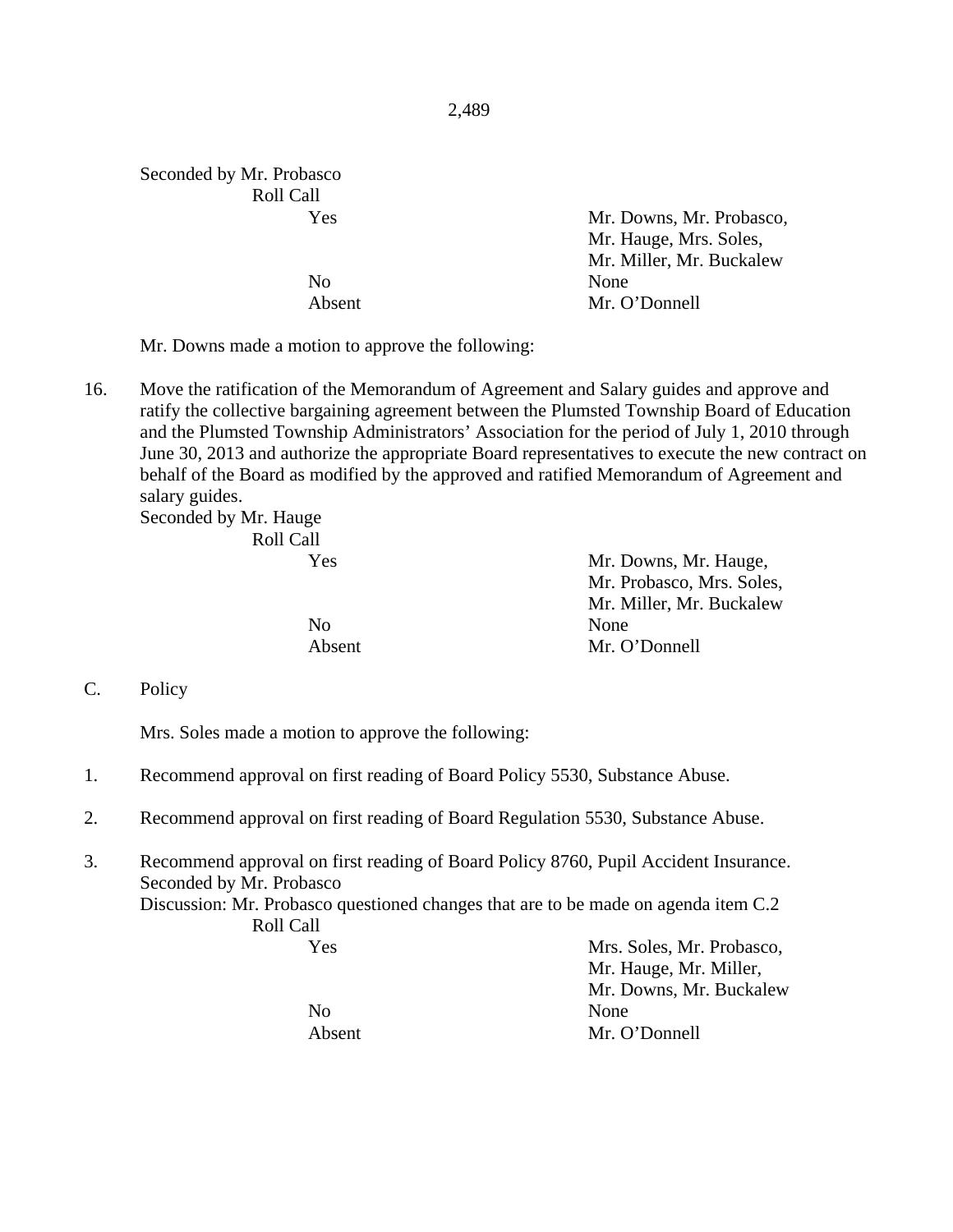D. Professional Development/Travel Reimbursements

Mrs. Soles made a motion to approve the following:

1. Recommend approval of staff members to attend professional development workshops/conferences.

Seconded by Mr. Hauge Roll Call

| 10011 Can |                           |
|-----------|---------------------------|
| Yes       | Mrs. Soles, Mr. Hauge,    |
|           | Mr. Probasco, Mr. Miller, |
|           | Mr. Downs, Mr. Buckalew   |
| No        | None                      |
| Absent    | Mr. O'Donnell             |
|           |                           |

Mr. Hauge made a motion to approve the following:

2. Recommend approval for Harry Miller to attend the NAFIS 2010 Spring Conference in Washington, DC on March 6-10, 2010, at a total estimated cost of \$1,550.00. Seconded by Mr. Downs Discussion: Mr. Miller stated this is just approval for attendance but will work out what is the most economical method to have representation there.

Roll Call

| Yes            | Mr. Hauge, Mr. Downs,     |
|----------------|---------------------------|
|                | Mr. Probasco, Mrs. Soles, |
|                | Mr. Buckalew              |
| N <sub>0</sub> | None                      |
| Absent         | Mr. O'Donnell             |
| Abstain        | Mr. Miller                |

Mr. Downs made a motion to approve the following:

3. Recommend approval for Harry Miller to attend the Impact Aid Section 8002 Summer 2010 Meeting in Philadelphia, PA on June 26, 2010, at a total estimated cost of \$250.00. Seconded by Mr. Hauge

Discussion: Mr. Miller stated this is for the registration fee and will not be looking for any other reimbursement.

| Roll Call      |                           |
|----------------|---------------------------|
| Yes            | Mr. Downs, Mr. Hauge,     |
|                | Mr. Probasco, Mrs. Soles, |
|                | Mr. Buckalew              |
| N <sub>0</sub> | None                      |
| Absent         | Mr. O'Donnell             |
| Abstain        | Mr. Miller                |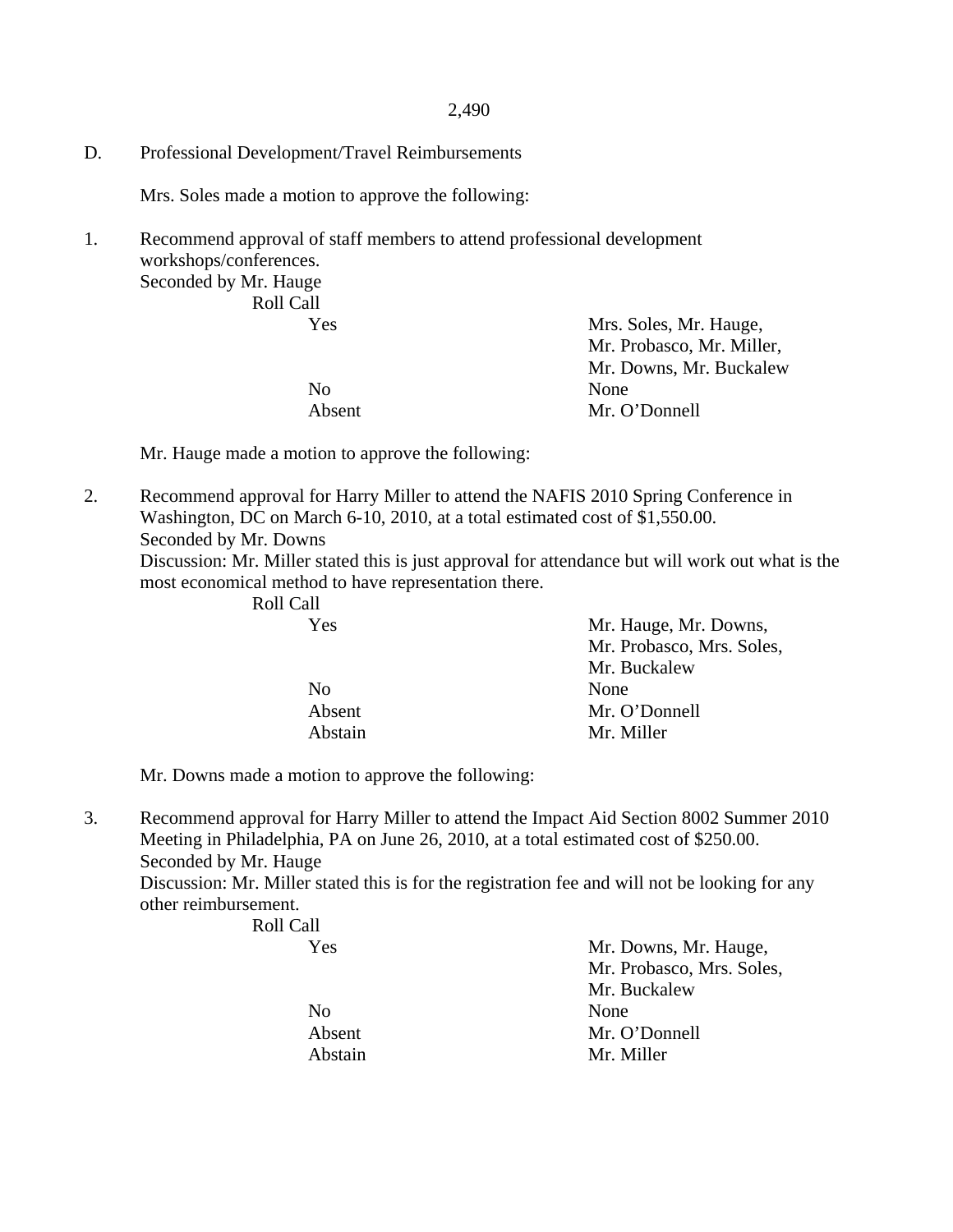E. Other Motions

Mrs. Soles made a motion to approve the following:

1. Recommend ratification of the following student teacher placement effective January 19, 2010:

 Megan Okuniewicz, from The College of NJ - Elementary Health & Phys.Ed Cooperating Teacher - Gary Conk Term: January 19, 2010 - March 5, 2010

2. Recommend approval of the following 90-hour observation student teacher placement effective for 15 days beginning February 1, 2010:

 Christina Serechia from Georgian Court University - Elementary/Special Education major Cooperating Teacher - Nancy Forbes

- 3. Recommend approval to revise the district school calendar to compensate for inclement weather which results in the closing of school.
- 4. Recommend approval of the 2010-2011 district school calendar.

Seconded by Mr. Downs Roll Call

 Yes Mrs. Soles, Mr. Downs, Mr. Hauge, Mr. Probasco, Mr. Miller, Mr. Buckalew No None Absent Mr. O'Donnell

Mr. Downs made a motion to approve the following:

5. Recommend the acceptance of a donation from Dr. Mark DeMareo, Superintendent of Schools, in the total amount of \$8,820.00 to be given to the district in monthly amounts of \$735.00 starting during the month of July, 2010, and continuing through the month of June, 2011. Seconded by Mr. Miller Discussion: Mr. Hauge thanked Dr. DeMareo and said it is much appreciated. Mr. Downs thanked Dr. DeMareo. Mr. Buckalew thanked Dr. DeMareo. Roll Call

 Yes Mr. Downs, Mr. Miller, Mr. Hauge, Mr. Probasco, Mrs. Soles, Mr. Buckalew No None Absent Mr. O'Donnell

F. Facilities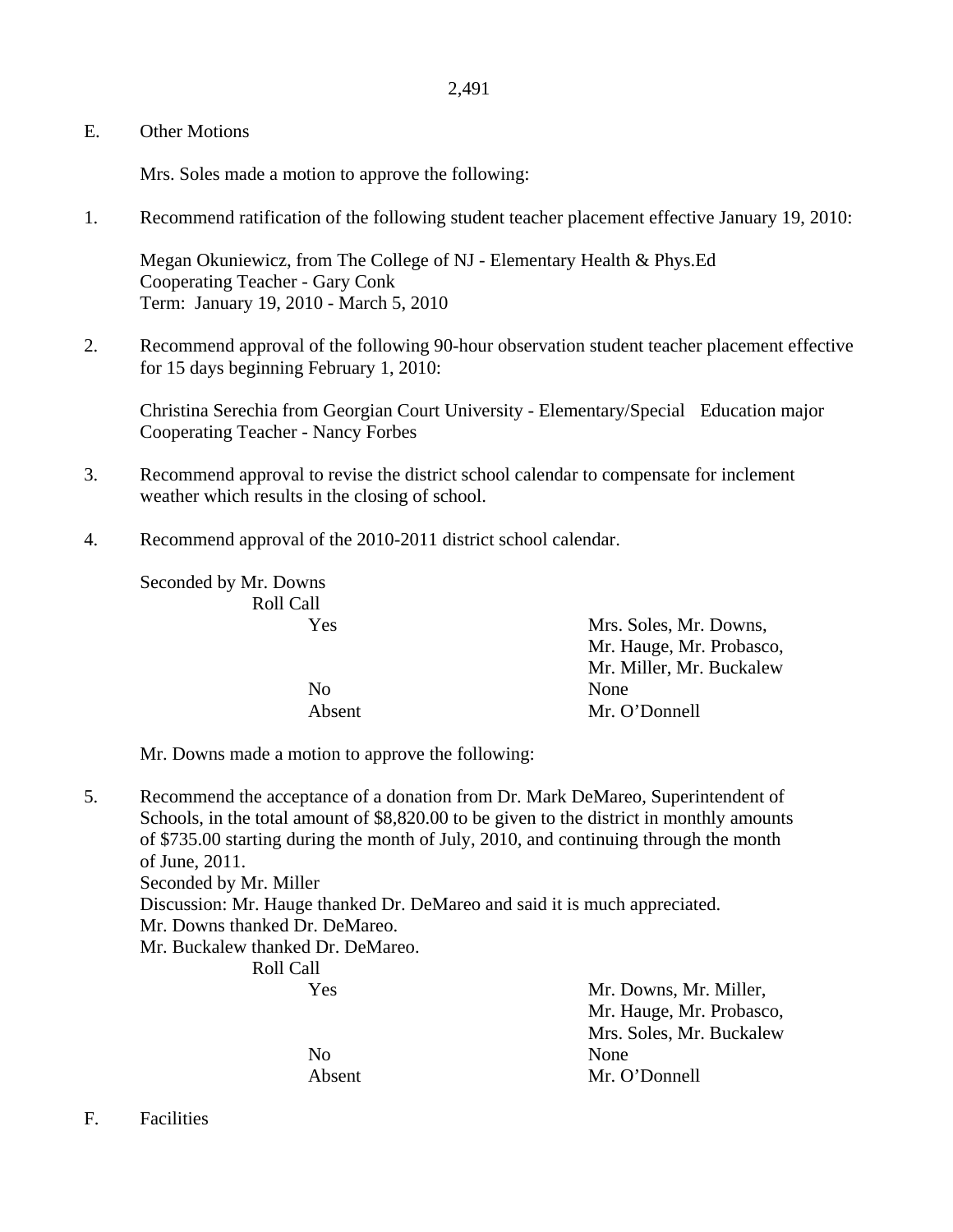G. Field Trips

Mrs. Soles made a motion to approve the following:

1. Recommend approval of the following field trips: Seconded by Mr. Downs Roll Call

No None

 Yes Mrs. Soles, Mr. Downs, Mr. Hauge, Mr. Probasco, Mr. Miller, Mr. Buckalew Absent Mr. O'Donnell

## XVI. PUBLIC COMMENT ON ANY SCHOOL RELATED TOPIC Ms. Ferry thanked the Board for their support on the PTAA contract.

### XVII. NEW BUSINESS

Mr. Miller gave an update on the Winter Section 8002 conference he attended.

### XVIII. OLD BUSINESS

Mr. Probasco asked if there were any updates on the sidewalks. Mr. Gripp stated he has not heard anything and will call for a status update.

### XIX. BOARD OF EDUCATION COMMENTS

Mrs. Soles thanked everyone involved with the PTAA contract.

Mrs. Soles stated the policy committee has been working very hard.

Mrs. Soles thanked the primary and elementary school staff for their presentation.

Mr. Probasco thanked the staff for their presentation.

- Mr. Probasco thanked everyone involved with the PTAA contract.
- Mr. Probasco thanked Dr. DeMareo for donating back to the school.
- Mr. Probasco thanked Tara for the grants she has been getting.
- Mr. Probasco commented on the basketball and wrestling teams.

Mr. Miller congratulated all winter sports programs.

Mr. Miller thanked Mrs. Vogel for her help with the budget process and meeting with teachers.

Mr. Miller stated the committees have the same people attend the meetings and would like everyone to attend.

Mr. Miller thanked Dr. DeMareo for his donation to the district.

Mr. Hauge thanked everyone involved with the PTAA contract.

Mr. Hauge thanked everyone involved with the budget process and will keep everyone informed.

- Mr. Hauge thanked Dr. DeMareo for his donation to the district.
- Mr. Downs thanked everyone involved with the presentation.
- Mr. Downs thanked administrators for the preparedness and approach on negotiations.
- Mr. Buckalew thanked everyone involved with the PTAA contract.

Mr. Buckalew thanked the teachers for their presentation.